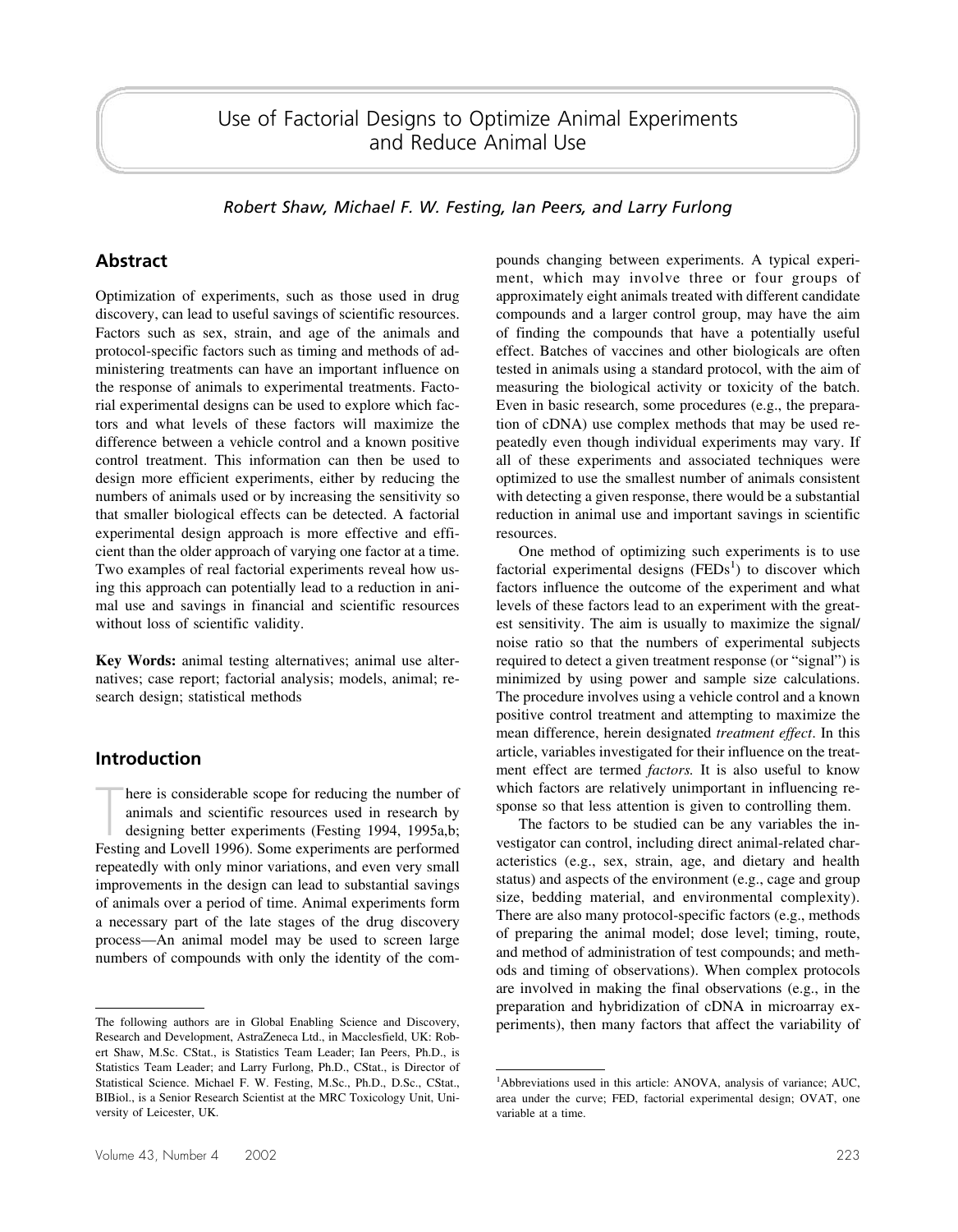the measurements may also need to be investigated. Sometimes animals are used as sources of tissue or cells in in vitro experiments, and the factors that influence the outcome of these experiments can affect the numbers of animals that are needed. Often this type of experiment will initially involve a  $2^k$  factorial in which k factors are studied, each set at two levels.

Factorial designs using many factors (often of the  $2<sup>k</sup>$ series) have been widely used in the manufacturing industry as a means of maximizing output for a given input of resources (Cox 1958; Montgomery 1997). The strategy is to use the factorial design to identify the most important factors and levels of the factors that determine output and then to use these factors in normal production. A similar approach has been used in optimizing output from biological systems. For example, six factorial designs were used to study the effects of medium composition, incubation conditions, and associated microflora on the production of type G *Clostridium botulinum* toxin (Calleri et al. 1992) in vitro. A fractional factorial design was used to optimize enzymelinked immunosorbent assay tests (Reiken et al. 1994), and a  $2<sup>4</sup>$  factorial was used to optimize the conditions for freezing rat liver slices (Maas et al. 2000). Similar methods have been used to optimize the signal in DNA microarray experiments (Wildsmith et al. 2001). In vivo applications have been more rare but have been used, for example, in studying the effect of genotype, diet, and exercise in the accumulation of body fat in rats (Metzger et al. 2000); the effects of strain and dose levels of chloramphenicol on mouse haematology (Festing et al. 2001); and the effects of carcinogenic mixtures on the development of lung tumors in mice (Nesnow et al. 1998). However, in some of these cases, FEDs have been used to gain an understanding of the factors influencing the observed response, rather than to optimize future experiments.

In this article, we describe the use of FEDs to determine which factors influence the outcome of an experiment and the optimum levels of those factors so that future experiments can be designed to have the greatest possible sensitivity. This use of factorial design is an integral part of the development of a good animal model.

### **Factorial Experimental Designs**

The theory and practical applications of factorial designs have been described in detail in a number of textbooks (Clarke and Kempson 1997; Cox 1958; Mead 1988; Montgomery 1997), so they will be reviewed here only briefly, in a nonmathematical way. In factorial experiments, more than one type of independent variable is varied at a time, but in a structured way. The simplest factorial is a 2\*2 design (Table 1). Factor A could be a treatment such as a vehicle control versus a test substance, and factor B could be males versus females (or strain 1 vs. strain 2 or any other factor thought to be relevant). In such a case, there would be four groups: control-male, test-male, control-female, and test-

|                            | Factor B |        |  |
|----------------------------|----------|--------|--|
| Factor A                   | Male     | Female |  |
| Vehicle control<br>Treated | a<br>h   | с<br>d |  |

*a* It is assumed that there are *n* animals in each group.

female. With a number of animals per group, there would be four means—one for each group (e.g., a, b, c, and d), respectively. The mean for all animals given vehicle control is  $(a+c)/2$ ; the mean for the treated animals is  $(b+d)/2$ ; so the estimate for the effect of drug treatment is  $((a+c)-(b+d))/2$ . It is important to note that *all* of the animals contribute information on this difference, which is known as the *main effect* of the drug. Similarly, all of the animals will have contributed to the main effect of sex, estimated as ((a+b)- (c+d))/2. This multiple use of data is a key benefit of using factorial designs to maximize information on limited numbers of animals.

If the response of the two sexes to the drug treatment is different, then there is said to be an interaction between factors A and B, estimated as ((a-c)-(b-d))/2. These interaction effects (commonly seen in biomedical sciences as synergism, enhancement, or potentiation) between the treatments (factor A in this case) and the other factors tested in the experiment are of particular interest because the aim is to maximize the treatment effect.

This principle generalizes to any number of factors and levels of each factor. For example, an experiment using rats may involve four dose levels of a drug X (one of which may be a zero dose level vehicle control) and both males and females. It would be a  $4 \times 2$  factorial experiment, and the main aim might be to determine whether the dose-response relation is the same in both sexes. When the aim is to screen the possible impact of many (k) different factors on response or output, it is common to use a  $2<sup>k</sup>$  factorial design with each factor at two levels (e.g., male/female or treatment/control). Such designs can be used as a rapid screen to identify factors that are of most importance in determining response, and they can be designed to be economical with the use of animals.

In this discussion, we assume that the response is a quantitative rather than a categorical variable so that the experiment can be analyzed using analysis of variance  $(ANOVA<sup>1</sup>)$ . (A quantitative variable is one that can be measured on a continuous scale [e.g., body weight], whereas a categorical variable is one that takes a limited number of discrete values [e.g., response/no response or large/medium/ small].) The two assumptions of normality of the residuals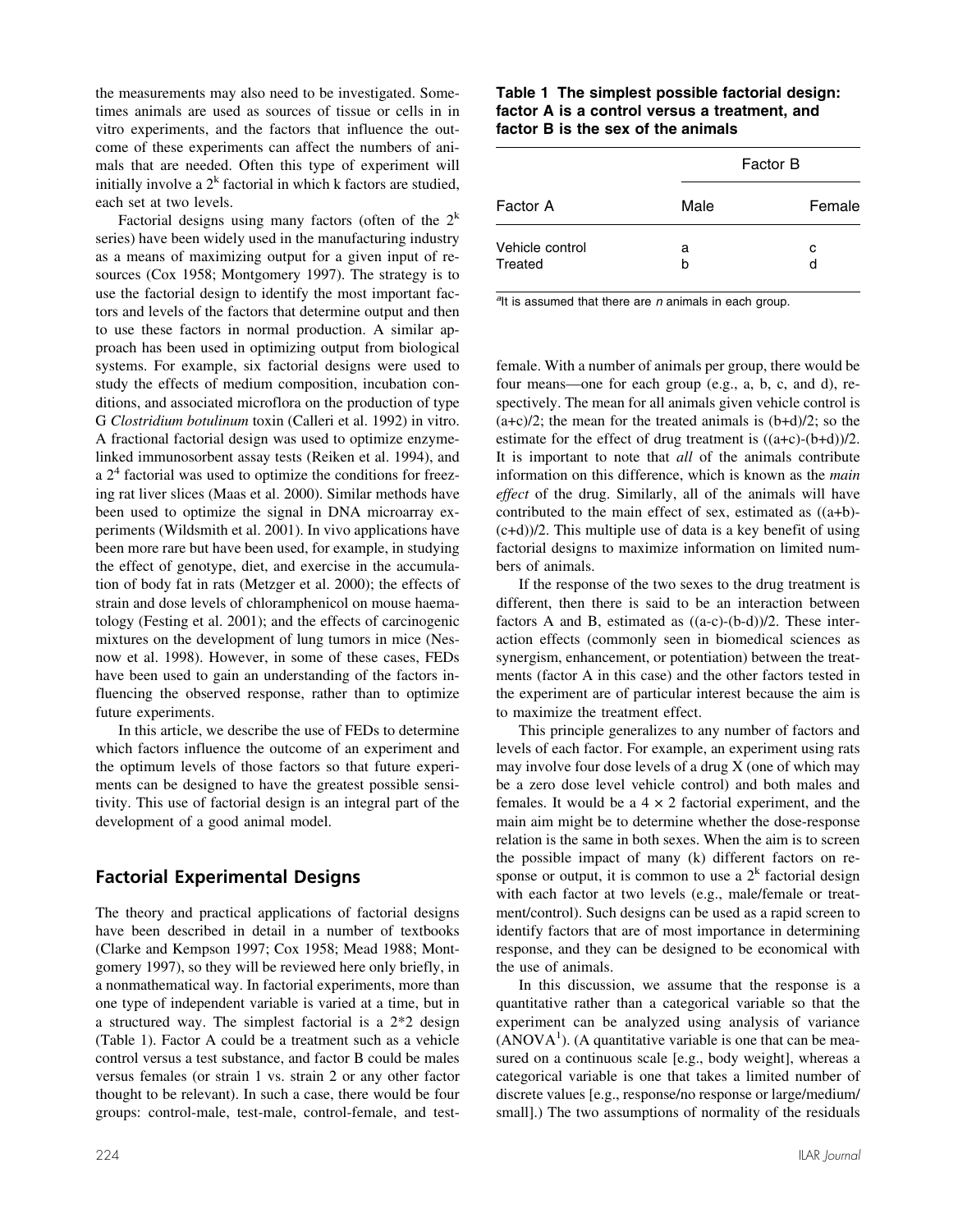(i.e., deviation of each observation from its group mean) and homogeneity of variances are normally examined as part of the statistical analysis.

All dedicated statistical packages should support the multiway ANOVA used to analyze factorial designs, although elementary packages may not allow unequal numbers in each group. Some packages also provide readyrandomized plans and analyses for a range of different factorial designs, with up to 15 factors, as well as Plackett-Burman designs (not considered here), with up to 47 factors. Other, more specialized experimental design software is available. Note that these designs are widely used in the manufacturing industry, where the factors are often settings on a machine. Observations that would normally be associated with the treatments of an individual animal here are frequently referred to as a "run" in industrial research.

#### **Comparison with the One-Variable-at-a-Time (OVAT<sup>1</sup> ) Approach**

In contrast to FEDs, the most common historical approach is to vary each factor of interest in turn, keeping all other factors, which may influence the outcome, at a fixed level. This approach, commonly known as OVAT, has certain disadvantages, which include the following:

- 1. Each group of animals will contribute to understanding the effect of only a single factor, in contrast to FED, in which each animal will contribute to understanding the effect of all of the factors under exploration.
- 2. The independent investigation of each factor inherent in the OVAT approach overlooks the possible ways in which the effect of one factor can depend on the level of another (i.e., two or more factors may interact with each other).
- 3. Implementation of FED designs contributes to more efficient use of resources. For example, detailed consideration of all potential factors of interest at the study outset avoids incremental changes to multiple studies over time.

Thus, according to Cox (1958), "... factorial experiments have, compared with the one factor at a time approach, the advantages of giving greater precision for estimating overall factor effects, of enabling interactions between different factors to be explored, and of allowing the range of validity of the conclusions to be extended by the insertion of additional factors." These points imply that in comparison to OVAT, a FED approach will lead to better information with the use of fewer animals.

#### **Full Factorial and Fractional Factorial Designs**

The number of factors that can be studied will, in practice, range from two to approximately 15 or more, although in

whole animal experiments it is unlikely that more than about 10 factors will be tested in a single experiment. When a small number of factors (perhaps up to 4) are considered at two levels each, *full factorial* designs can be applied. In these designs, a group of animals for every combination of each factor is included, as given in the simple examples above. With two factors, there are four animal groups to be considered (assuming 2 levels/factor); with four factors, there are 16; and with seven factors, there are 128 groups. For a larger number of factors, the total number of possible combinations becomes very large. In these situations, *fractional factorial* designs can be used.

A fractional factorial design provides a balanced subset of these groups while maximizing information on factors explored in the study. An example is a design with four factors, each at two levels (called a  $2<sup>4</sup>$  design). There are 16 treatment combinations in all; however, it is possible to carry out a half fraction of the full design, with only eight treatment combinations (with appropriate replication), and still be able to estimate the effect of each factor and the interaction between any pair of factors. A degree of replication for each group is typically applied for two reasons: (1) to avoid losing information on an individual treatment combination through death/humane withdrawal of an animal; and (2) in many cases, it may be impractical due to protocol logistics and housing to include too many different groups. It should be noted that with fractional designs, some of the interactions may no longer be cleanly estimated and may be difficult to interpret. We recommend obtaining expert statistical advice when considering such a design.

A brief example of a fractional design layout is provided in Table 2. Eight factors were identified from a brainstorming session to be explored within an experimental design. A full factorial design would have consisted of  $2^8 = 256$ groups. We chose a fractional factorial, which comprises 16 groups representing only 1/16 of the full design. This type of layout is obtainable from many statistical software packages. The design is structured to maximize information on the main effects and low-order interactions of the factors and treatment while sacrificing information on the highorder interactions, which are presumed to be negligible. In summary, fractional factorial designs provide a very powerful approach for reducing the total number of animal groups.

### **Interactions Involving Treatment and Other Factors**

As noted above, one criterion often used for optimizing in vivo screens is to maximize the treatment difference. Any interaction between a factor in the experiment and the treatment may imply scope for improving the sensitivity of the experiment (the signal/noise ratio). For example, in Table 3, the coded white blood cell counts of two strains of mice administered vehicle or chloramphenicol (2500 mg/kg) by gavage are shown (Festing et al. 2001). Data were trans-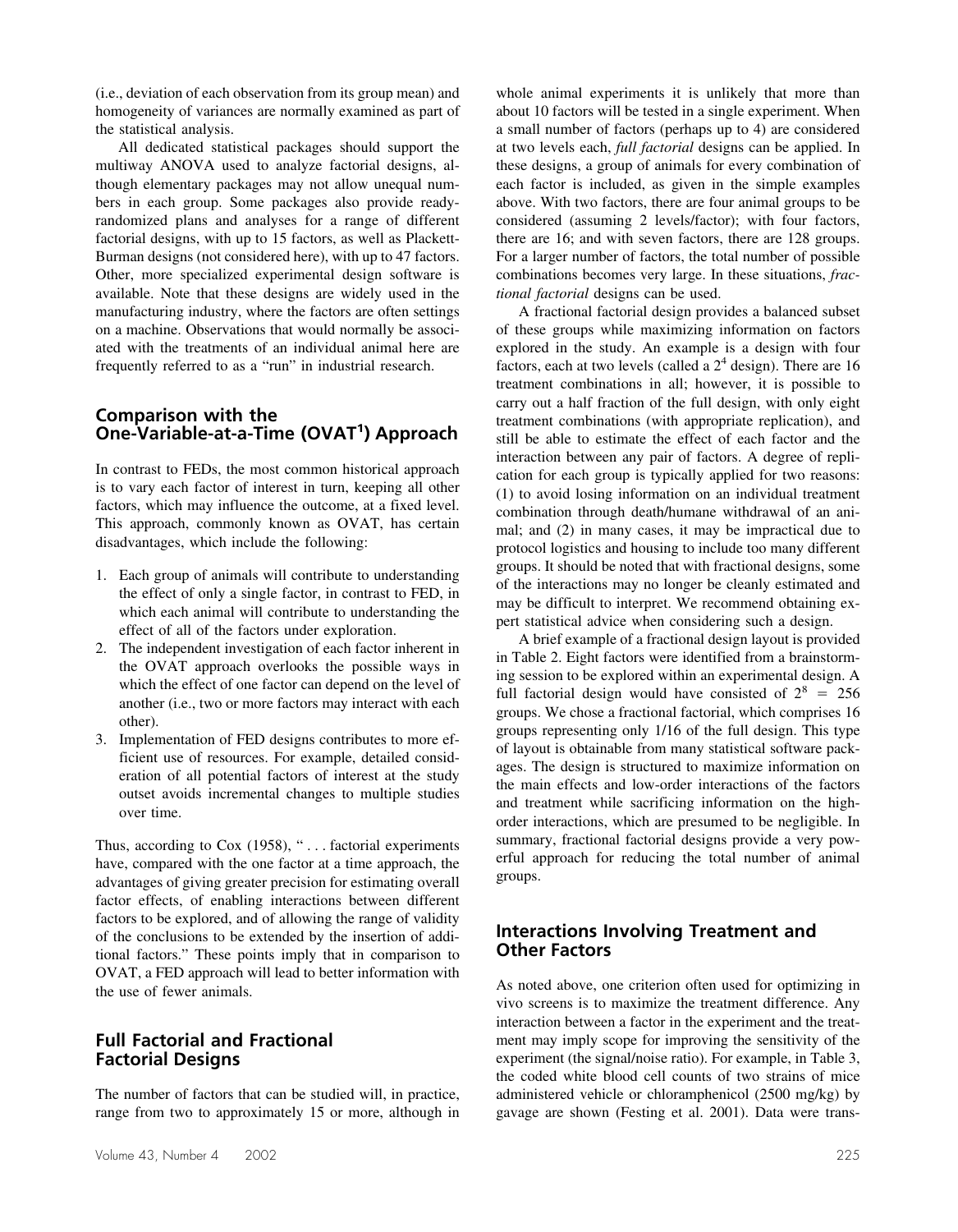| Compound | Dose<br>(mg/kg) | Sex | Age | Nutritional<br>state | Time after<br>dosing (hr) | Glucose load<br>(g/kg) | Time after glucose<br>load (min) |
|----------|-----------------|-----|-----|----------------------|---------------------------|------------------------|----------------------------------|
| Α        | 10              | М   | 10  | Fed                  | 4                         | 2                      | 5                                |
| В        | 10              | М   | 10  | Fed                  | 6                         | 4                      | 10                               |
| Α        | 20              | М   | 10  | Unfed                | 4                         | 4                      | 10                               |
| B        | 20              | М   | 10  | Unfed                | 6                         | 2                      | 5                                |
| Α        | 10              | F   | 10  | Unfed                | 6                         | 4                      | 5                                |
| в        | 10              | F   | 10  | Unfed                | 4                         | 2                      | 10                               |
| Α        | 20              | F   | 10  | Fed                  | 6                         | 2                      | 10                               |
| В        | 20              | F   | 10  | Fed                  | 4                         | 4                      | 5                                |
| Α        | 10              | М   | 20  | Unfed                | 6                         | 2                      | 10                               |
| В        | 10              | М   | 20  | Unfed                | 4                         | 4                      | 5                                |
| Α        | 20              | М   | 20  | Fed                  | 6                         | 4                      | 5                                |
| В        | 20              | М   | 20  | Fed                  | 4                         | 2                      | 10                               |
| Α        | 10              | F   | 20  | Fed                  | 4                         | 4                      | 10                               |
| B        | 10              | F   | 20  | Fed                  | 6                         | 2                      | 5                                |
| A        | 20              | F   | 20  | Unfed                | 4                         | 2                      | 5                                |
| B        | 20              | F   | 20  | Unfed                | 6                         | 4                      | 10                               |

**Table 2 Example of a fractionated design**

formed to  $log_{10}(X+1)$ , where X is the individual observation to normalize the residuals (deviations of each observation from its group mean), and were analyzed by ANOVA. Residual plots were used to ensure that the assumptions of normality of residuals and homogeneity of variances were satisfied (not shown, but see Example 2 and most modern statistics textbooks). A highly significant interaction  $(F_{1,28})$  $= 8.46, p = 0.007$  between the chloramphenicol treatment and the mouse strain reveals that the two strains differed in sensitivity. The least squares means (which account for unequal numbers in each group) shown in Table 3 are given in standard deviation units after the division of each mean by

#### **Table 3 White blood cell response (in standard deviation units) of two strains of mice given chloramphenicol at 2500 mg/kg***<sup>a</sup>*

| Strain | Vehicle | Chloramphenicol | <b>Difference</b> |
|--------|---------|-----------------|-------------------|
| $CD-1$ | 4.67    | 4.23            | 0.44              |
| CBA    | 4.03    | 1.51            | 2.52              |

*a* Data abstracted from the larger study of Festing MFW, Diamanti P, Turton JA. 2001. Strain differences in haematological response to chloramphenicol succinate in mice: Implications for toxicological research. Food Chem Toxicol 39:375-383.

Effect sizes as described in the Table 1 text of Festing et al. 2001 as follows:

Main effect of treatment: {(4.67 + 4.03) − (4.23 + 1.51)}/2 = 1.48 Main effect of strain:  ${(4.67 + 4.23) - (4.03 + 1.51)}/2 = 1.68$ Interaction effect: {(4.67 − 4.23) − (4.03 − 1.51)}/2 = (0.44 − 2.52)/2  $=-1.04$ 

Note that the interaction effect is the averaged *difference* in the two responses to chloramphenicol across the two strains, [(0.44 − 2.52)/  $2] = -1.04$ .

the pooled standard deviation. The use of standard deviation units here makes it easier to estimate sample sizes (see below) and to compare different experiments.

The response was substantially greater in strain CBA than in CD-1, so that if the aim had been to screen compounds to see whether they reduce white blood cell counts in the same way as chloramphenicol (an unwanted toxic side effect in this case), then much smaller sample sizes would have been needed to detect a specified effect using sensitive CBA rather than insensitive CD-1 mice. Indeed, the response to chloramphenicol in the CD-1 mice is so small (and not even statistically significant) that it is doubtful whether this strain could even be used in such a screen. Although the use of CBA mice could result in smaller sample sizes, an alternative would be to use the same number of animals but to have a more powerful experiment capable of detecting a smaller biological response.

### **Effect Size and Sample size**

Two main strategies for determining sample size, the *resource equation* method and the *power analysis* method, have been described (Festing et al. 2002). The resource equation method depends on the law of diminishing returns and is based on the suggestion of Mead (1988), that there should be 10 to 20 degrees of freedom for the error term in the ANOVA. Although this guide is useful in some circumstances, it does not account for the effect size of scientific interest or the variability of the experimental material as assessed by the standard deviation of the character(s) being measured. The method is also difficult to apply to some factorial designs because of the desirability of having equal or nearly equal numbers in each group so the total number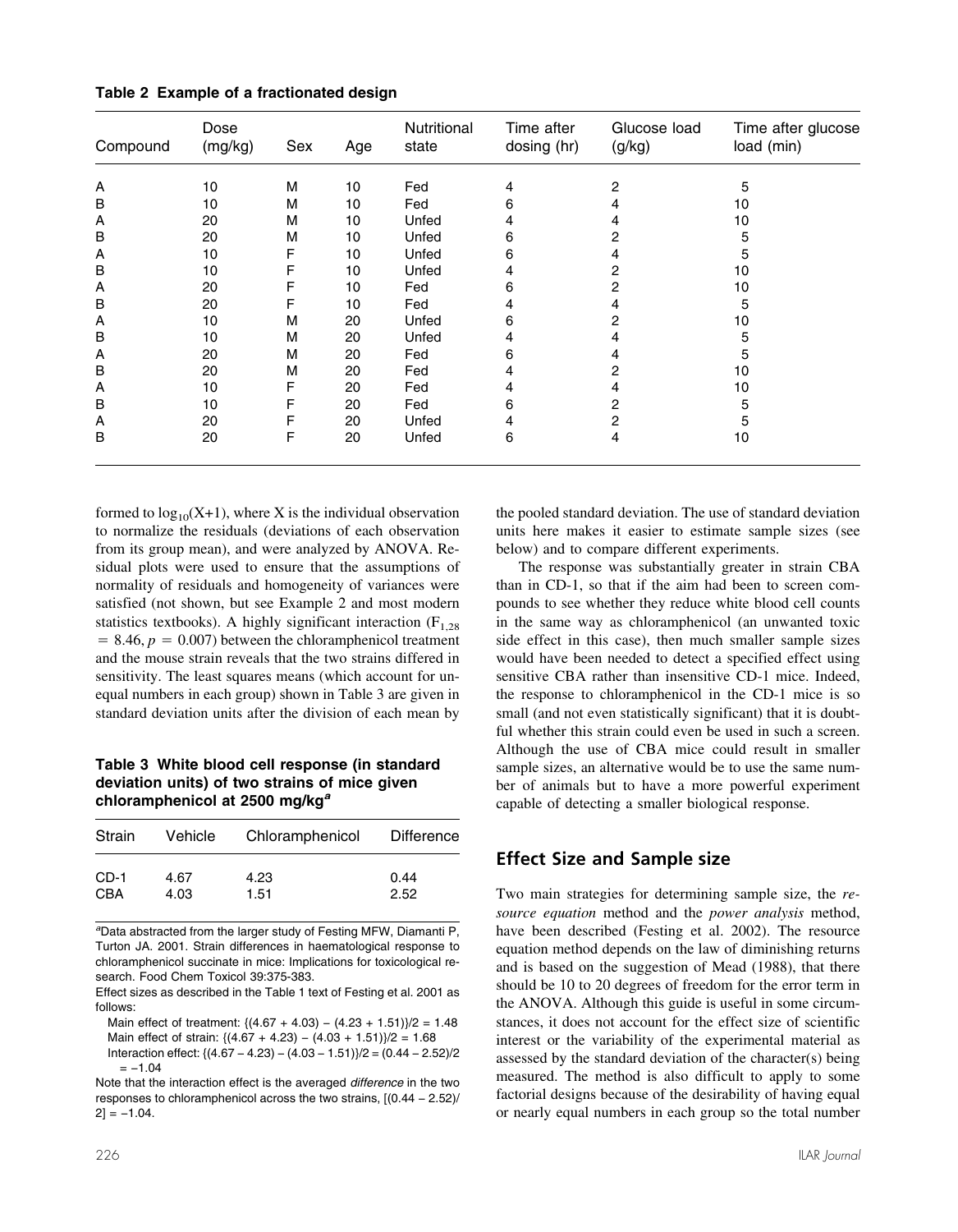used is some multiple of the number of treatment combinations. Therefore, given that some estimate of the standard deviation is nearly always available, a power analysis should always be used in preference to the resource equation method for the type of FEDs described here.

Power analysis calculations require estimates of the standard deviation among experimental units, which must come from previous experiments or the literature, the effect size of biological interest, the required power, the significance level, and the alternative hypothesis (whether a oneor two-tailed test is appropriate). The effect size is the magnitude of the difference between treatment and control means, which the experiment is to be designed to detect. The larger the effect size, the greater the statistical power and the likelihood that statistical significance will be attained, other things being equal. A standardized effect size index, *d,* which is the effect divided by the pooled standard deviation, can be used to compare studies. This is a pure unitless number, and Cohen (1988) has suggested using it to determine sample size by specifying whether the research worker is interested in a "small," "medium," or "large" effect. In research in psychology, Cohen suggests that in the two-sample case, a small effect would be one where  $d =$ 0.2, a medium one would have  $d = 0.5$ , and a large one  $d = 0.8$ . Effect sizes of interest vary between disciplines. For example, effects classified as small can range from 0.13 in education to 0.55 in sociology. In animal research, effect sizes are likely to be large relative to other types of research because large doses of active compounds are often given to ensure that a response is detectable. Hwever, to date, no one has suggested small, medium, or large values for *d* in animal experiments.

The power of an experiment is the probability (sometimes given as a percentage) of detecting the specified effect size and calling it significant at the specified level. Typically, a power of 80 to 95% is specified, although in screening some vaccines, a power as high as 99% is specified because of the serious consequences that would follow if the experiment failed to detect a toxic batch of vaccine. The significance level, which is the probability that an effect will appear to be caused by the treatment although in reality it is due to chance, is usually set at 5%.

As an example, using Table 3, chloramphenicol given at a dose of 2500 mg/kg caused a 0.44 standard deviation change in the mean of CD-1 mice and a 2.52 standard deviation change in the mean of CBA mice. As explained in the table footnote, the interaction effect is −1.04 standard deviations. Suppose the aim is to set up a program to screen compounds for their effects on white blood cell counts using chloramphenicol at this dose as the positive control. A power analysis can be used to estimate the sample size that would be needed to detect changes of these magnitudes assuming, for example, a 5% significance level and a 90% power. Using nQuery Advisor (Statistical Solutions, Cork, Ireland), such experiments would require 90 mice per group using CD-1 mice, but only four mice per group using CBA mice. These differences are extreme because the CD-1 mice were very insensitive and CBA are very sensitive to the treatment.

A clear distinction must be made between the sample size requirements for the development of an in vivo assay using FEDs (a concern of this article) and the requirements for performing the assay itself. Traditional power calculations can be applied to meet the latter case, based on information gathered from the FED. The number of animals used in developing new screens or models should reflect the importance of this stage; indeed, using suboptimal conditions in model development will increase the number of animals required to achieve sufficient power in the routine screen, which may extend over many months so that the numbers of animals used in the screen can accumulate significantly. It is the total number of animals required to develop new models or assay conditions using a FED that is critical, rather than the number of groups or numbers within a group, because the results of all animals are used to assess all factors.

#### **Sample Size Estimation in Practice**

If the aim is to optimize an existing experiment, then the investigator should have a good idea of the likely magnitude of the treatment response as well as an estimate of the standard deviation of the character being measured. Thus, the actual response in standard deviation units observed in previous experiments can be calculated. The FED planned to optimize the experiment should probably be designed to detect an effect somewhat less than what is actually observed from the positive control. Because half of the animals in this type of FED will receive the vehicle and the other half the positive control, a first approximation of sample size can be obtained by assuming that the two groups are to be compared using a two-sample *t*-test. This approach will underestimate the required sample size to some extent because the standard deviation will be based on fewer observations in the FED than in a two-sample design; however, if the experiment is not too small, the underestimation should not be too serious. In Table 4, the total num-

**Table 4 Standardized effect size** *d* **and sample size for a two-sample** *t***-test assuming a two-tailed test, a significance level of 0.05, and a power of 95%**

| Standardized<br>effect size | No./experiment <sup>a</sup> |  |  |
|-----------------------------|-----------------------------|--|--|
| 0.6                         | 148                         |  |  |
| 0.8                         | 84                          |  |  |
| 1.0                         | 54                          |  |  |
| 1.2                         | 40                          |  |  |
|                             |                             |  |  |

<sup>a</sup>Note that this is the total number per experiment rather than the number per group.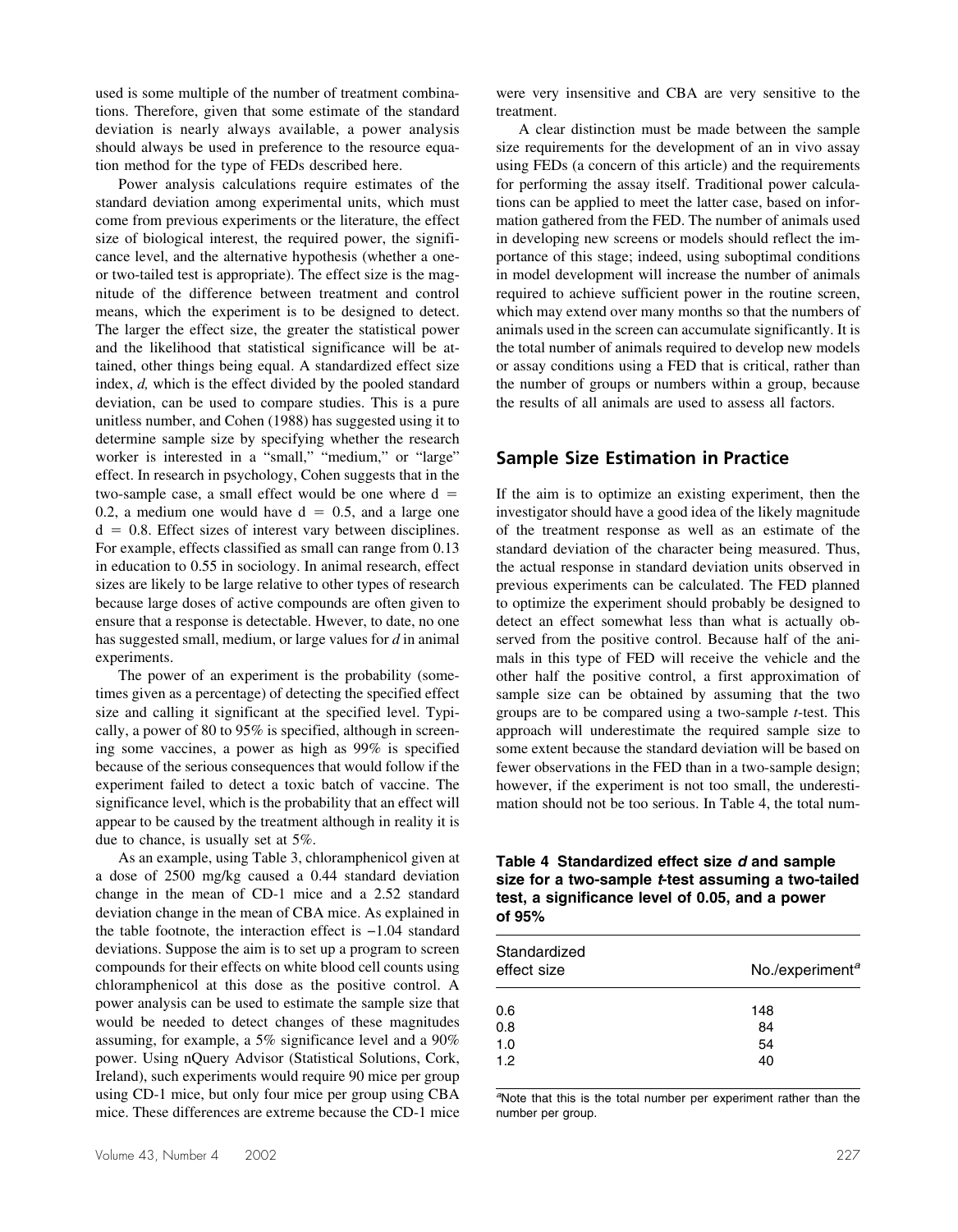bers (not numbers per group) required in a two-sample *t*-test, assuming a two-sided test and a 95% power, are shown. In this case, it is possible to obtain a rough estimate of the total numbers of animals to be used in the FED, split among the various treatment groups.

Next, the total number of treatment combinations should be worked out according to the number of factors, the treatment to be explored, and the number of levels of each factor (see Successful Implementation of a FED below). Example 1 below is a 3\*2\*2 design with 12 treatment and factor combinations, and Example 2 is a 2\*2\*2\*2\*2 factorial with 32 combinations.

The next step is to propose an appropriate level of replication (n) within each group. It is generally most appropriate to balance the designs by having equal numbers in each group. Thus, the total number of animals used will usually be some multiple of the number of treatment combinations. For Example 1, three animals per group would give a total of 36 animals (as actually used) and, according to Table 4, would probably be capable of detecting only large effect sizes of about  $d = 1.2$  standard deviations. For Example 2, two animals per group (as actually used) would be able to detect only an effect of just over  $d = 0.8$ . In fact, the average detected effect was  $d = 0.88$ .

When the FED has been carried out, the combination of factors that provides the best response in the positive control will be known. At that time, there should be a good estimate of the standard deviation, and the information can then be used to design an optimum screening experiment close to the correct size using the power analysis method.

## **Successful Implementation of a FED**

Setting up and performing the FED should involve a collaboration between scientist and statistician. We propose following the sequence of steps described below as preparatory work, carrying out the experiments, and follow up.

## Preparatory Work

- 1. Define the objectives of the study and resource constraints.
- 2. Chart the experimental procedure in a flow chart.
- 3. Brainstorm all possible factors that could cause variation in the response(s) of interest.
- 4. Prioritize the factors so that at least the most important ones are included in the design of the first FED. Other factors might be considered in later experiments.
- 5. Consider the number of factors and appropriate dose levels to derive the number of treatment combinations. Multiply by the number of animals per group to obtain the total number of animals to be used, as outlined above, and verify that the number of animals appears reasonable according to Table 4. Order the animals in a timely manner. Animals may need a couple of weeks to adjust to a new environment.
- 6. Consider whether to use a completely randomized or a randomized block design. Blocking breaks the experiment up into a number of "mini-experiments" within which the material (animals) can be as homogeneous as possible, thereby increasing precision (see Cox 1958, Montgomery 1997, or any standard statistical text for details).
- 7. Plan how the animals are to be housed and what randomization procedure is to be used.
- 8. Consider the practicality of the design. Can any steps be taken to aid logistics and to minimize the risk of potential errors?

Note that in some cases, a few follow-up experiments may be worthwhile in establishing full confidence in the conditions derived, or to explore in more detail outside the ranges initially addressed.

## Performing the Experiments

- 1. Ensure that any observations and deviations from the protocol of the design are recorded with the results because they may influence the statistical analysis.
- 2. Record all relevant data from experiments, even if it is considered unlikely that they will influence the conclusions.

## Followup

- 1. Analyze the data. Visualize (plot) the data for individual animals before moving on to analysis of mean responses. Graphical study of residuals plots (Example 2) can also detect outliers and ensure that the assumptions underlying the ANOVA are met.
- 2. Pay attention to the robustness of the experiment (i.e., the extent to which the results are influenced by minor variation in conditions that cannot be adequately controlled). This aspect is particularly important in cellbased and enzyme assays. A randomized block design with replication over time, and/or in different laboratories or by different staff, will often give a good indication of the robustness of the experiment by the extent to which the results are repeatable under these conditions.

# **Examples of Factorial Designs**

## Example 1: Full Factorial Design

The objective of this study was to identify conditions with a new animal model to maximize the sensitivity for testing compounds in a screen. The following factors were included: time of fasting (0/2/4 hr), age of rat (young / old), and treatment (control/treated). All combinations of these factor settings were included in 12 groups of three rats, according to the design layout given in Table 5.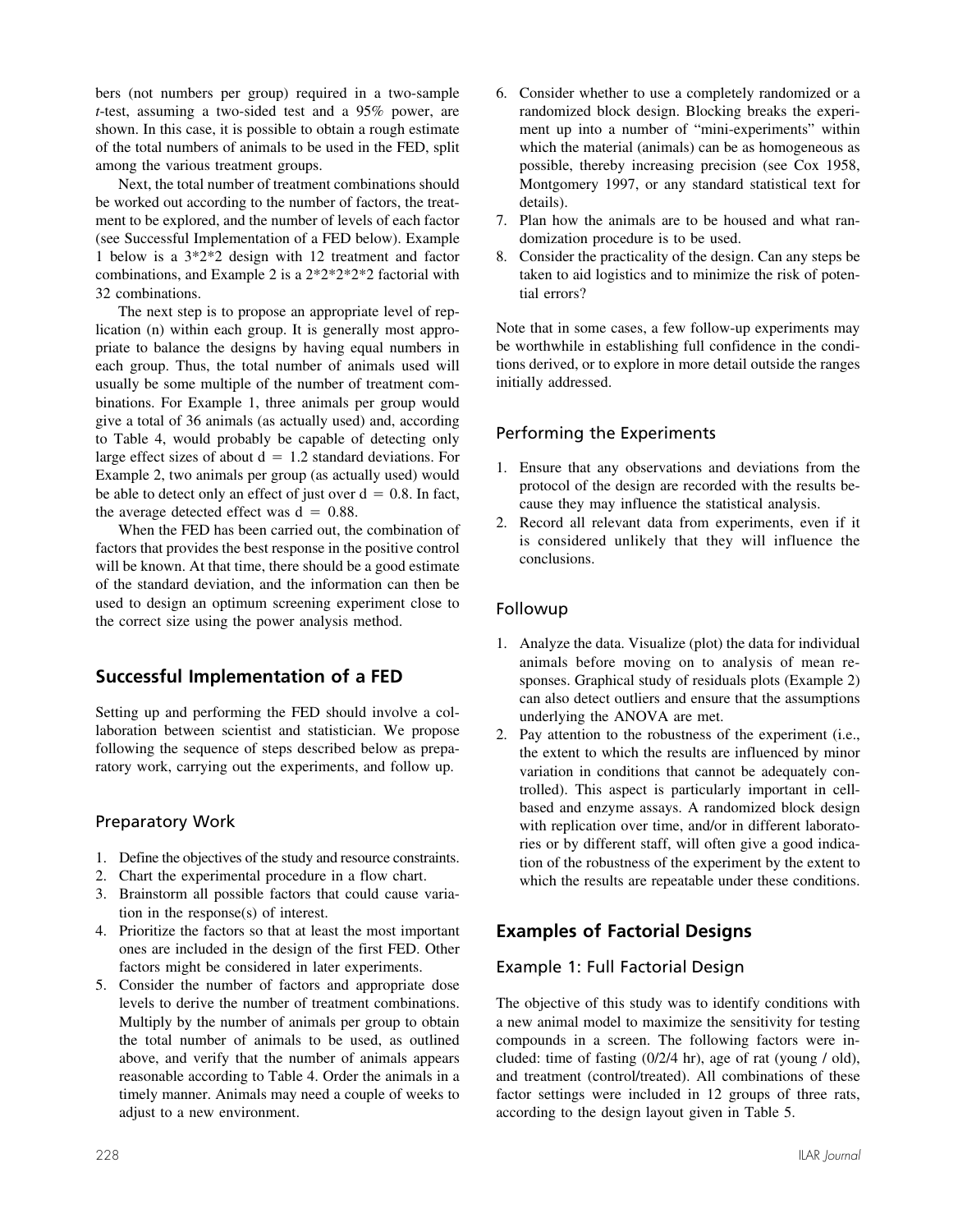**Table 5 Example layout of a 3\*2\*2 factorial design used to optimize a protocol for screening in drug development (for details see text)**

| Group | Event time<br>(hr) | Age         | Treatment     |
|-------|--------------------|-------------|---------------|
| 1     | $0(-)$             | $Old (+)$   | Treat $(+)$   |
| 2     | $0(-)$             | $Old (+)$   | Control $(-)$ |
| 3     | $0(-)$             | Young $(-)$ | Treat $(+)$   |
| 4     | $0(-)$             | Young $(-)$ | Control $(-)$ |
| 5     | 2(0)               | $Old (+)$   | Treat $(+)$   |
| 6     | 2(0)               | $Old (+)$   | Control $(-)$ |
| 7     | 2(0)               | Young $(-)$ | Treat $(+)$   |
| 8     | 2(0)               | Young $(-)$ | Control $(-)$ |
| 9     | $4 (+)$            | $Old (+)$   | Treat $(+)$   |
| 10    | $4 (+)$            | $Old (+)$   | Control $(-)$ |
| 11    | $4 (+)$            | Young $(-)$ | Treat $(+)$   |
| 12    | $4 (+)$            | Young $(-)$ | Control $(-)$ |

Response measurements were taken on each animal over several time periods, and these data were summarized by evaluating area under the curve  $(AUC<sup>1</sup>)$ , a useful summary measure of response. The data were analyzed by ANOVA, which led to the conclusion that the age of animal had no effect on the AUC results. However, there was a significant treatment by fasting time interaction. In Table 6, the average AUCs for the different treatment and fasting time combinations are shown. Note that all 36 animals provide information on these relations, and the 4-hr fasted time point provides a better response than either the nonfasted or 2-hr fasted animals.

The main outcomes of applying FED in this example were as follows:

The design contributed to the development of a better animal model for screening compounds in that a switch

#### **Table 6 Summary of treatment\*time interaction in Example 1 (data expressed in standard deviation units)**

| Combi-<br>nation | Event<br>time<br>(hr) | Treatment | Average<br>area<br>under<br>the curve | <b>Difference</b> |
|------------------|-----------------------|-----------|---------------------------------------|-------------------|
|                  | 0                     | Treat     | 5.09                                  |                   |
| 2                | 0                     | Control   | 7.64                                  | 2.55              |
| 3                | 2                     | Treat     | 5.21                                  |                   |
| 4                | 2                     | Control   | 9.91                                  | 4.70              |
| 5                | 4                     | Treat     | 5.85                                  |                   |
| 6                | 4                     | Control   | 10.79                                 | 4.94              |

was made from using a nonfasted animal to using a 2-hr fasted animal.

- The improved model opened up a window (treatment control difference) for testing compounds nearly twice as large as previously seen.
- The wider window enabled follow-on dose response studies to be completed at much lower doses than previously possible, allowing the screen to pick out more candidate drugs than before and possibly contributing to the welfare of the animals.
- The wider window means that the sample size could be reduced without compromising the sensitivity of the screen and/or that smaller responses could be detected.

#### Example 2: Full  $2^5$  Factorial Design Used to Help Develop a Model for Testing Agents That May Reduce Cancer

Multiple lung tumors can be induced in some strains of mice exposed to a carcinogen such as urethane. These cases could be used as a model to test compounds that might prevent or reduce the incidence of cancer. For example, diallyl sulphide, one of the active ingredients of garlic, may help to protect against cancer (Hong et al. 1992). The proposed protocol would be to administer the test compound to mice for a period of time, then expose them to a carcinogen, and after an appropriate period (usually about 5 mo), sacrifice the mice and count the number of tumors on the surface of the lungs. This protocol is quantitative, with the number of small (2- to 3-mm diameter) tumors ranging up to about 30 and exceptionally as high as 100 or more. Because the tumors are very small and the animals are sacrificed well before they become sick, the endpoint is humane.

To develop the model, a FED was used to test the following: (1) strain**,** using two strains of mice known to be susceptible (A/J and NIH); (2) sex (males and females); (3) diet (RM1 expanded diet or RM3 pelleted diet); (4) carcinogen (urethane or 3-methylcholanthrene); and (5) treatment (diallyl sulphide, compared with vehicle, administered by gavage over a period of 3 days before administration and 2 days after administration of the carcinogen, which was given by intraperitoneal injection). Thus, this was a  $2<sup>5</sup>$  factorial design with 32 combinations of factors and treatments and two mice in each group, with the aim of maximizing the observed treatment effect. Full details of dose levels and so forth are not discussed in this article because the aim is to demonstrate the principle of the use of such designs.

The data were transformed by taking the square root of the (tumor count plus one) to normalize the residuals and equalize the variation in each group (Festing et al. 1994). A normal probability plot of the residuals (deviations from group means) is shown in Figure 1. Although the bulk of the observations form a good straight line, implying a normal distribution, there are six points that could be considered to be outliers. These points represent three pairs of observations in which the two mice in the group differed more than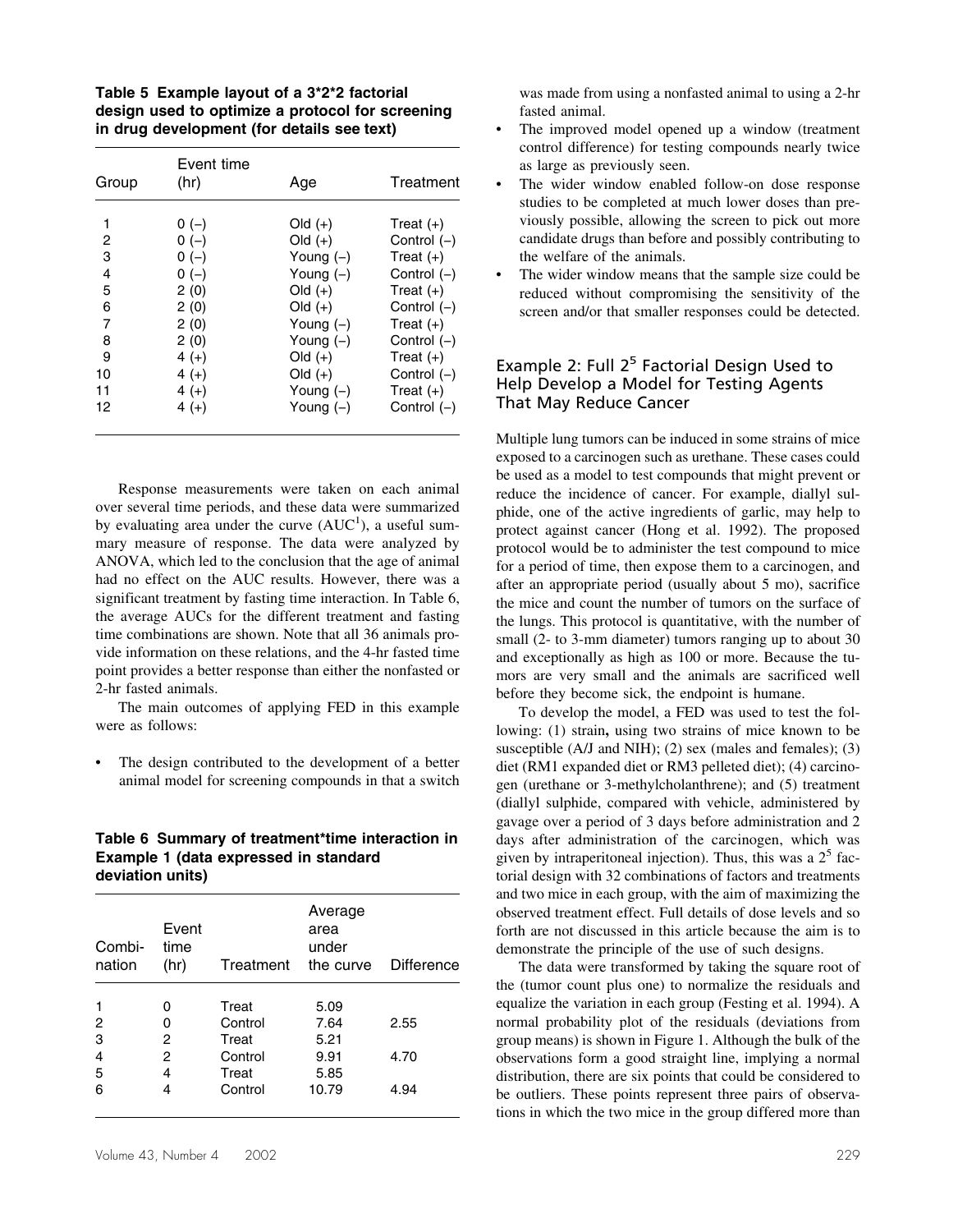Normal Probability Plot of the Residuals

(response is roottum)



**Figure 1** Normal probability plot of the residuals (deviations from model group means) versus the "normal score" for Example 2. This plot is provided by a standard statistical package as a check of whether one of the assumptions presumed in analysis of variance is met. If these deviations are normally distributed, this line should be straight, which is the case for most of the middle points although there are six points that are outliers due to large differences between three sets of animals receiving the same treatments. See text for more details.

would be expected by chance. For example, two NIH mice had 0 and 29 tumors, two A/J mice had 0 and 65 tumors, and two A/J mice had 40 and 103 tumors, respectively. The reason for these differences is unknown. There was no evidence of a mistake in recording the numbers. It is possible that the two mice without tumors were injected incorrectly, but this possibility is pure speculation, and no adjustment has been made in the subsequent analysis. The plots of model group means versus residuals (Figure 2) provide no evidence of a pattern that would suggest heterogeneity of variance. Thus, the assumptions necessary for the analysis of variance are adequately met.

The ANOVA revealed that there were no significant three-, four-, or five-way interactions  $(p > 0.05$  in all cases). Statistically significant strain\*carcinogen ( $F_{1,32}$  = 26.5,  $p < 0.0005$ ) and treatment\*carcinogen ( $F_{1,32} = 5.0$ ,  $p = 0.032$ ) interactions were found. The main effects of treatment, strain, and carcinogen were also statistically significant ( $p < 0.05$ ).

The treatment\*carcinogen interaction is of interest in optimizing the model. The means, in standard deviation units, are given in Table 7. Diallyl sulphide, the positive control, was only marginally effective in reducing the number of tumors induced by urethane, resulting in a mean reduction of only 0.19 standard deviations, whereas the result was a reduction of 1.56 standard deviations against tumors induced by 3-methlycholanthrene. In effect, the screen would be effective in detecting compounds that give protection from tumors caused by compounds that act only in a similar way to 3-methlycholanthrene. The highly sig-



**Figure 2** Plot produced by a standard statistical package of residuals (deviation from group means) versus model group means (see test Example 2). Absence of any trend or pattern implies that the variation is approximately the same in each group. Note that in this case, there is a symmetrical pattern about the zero line resulting from two animals in each group.

nificant strain\*carcinogen interaction was due to strain A/J mice developing more tumors with 3-methylcholanthrene than with urethane, whereas the opposite was true with strain NIH (data not shown). This difference might be worth taking into account when choosing a strain for future screening even though there is no overall evidence that one strain would be better than another.

These results clearly raise several questions about this model, which are not discussed in this article. However, if the aim is to detect compounds that protect against cancer induced by a range of carcinogens, then the protocols would require further development. Thought should be given to the dose levels and timing of administration of the treatments and the carcinogens. However, less attention to the diet or sex of mouse is needed because there was no evidence that these factors played any part in determining the response to diallyl sulphide. Thus, a factorial study of this sort can be

**Table 7 Lung tumor response to diallyl sulphide after treatment with two carcinogens (in standard deviation units)**

| Treatment        |              |                  |                   |  |
|------------------|--------------|------------------|-------------------|--|
| Carcinogen       | Vehicle      | Diallyl sulphide | <b>Difference</b> |  |
| Urethane<br>3-MC | 3.18<br>1.50 | 3.37<br>3.06     | 0.19<br>1.56      |  |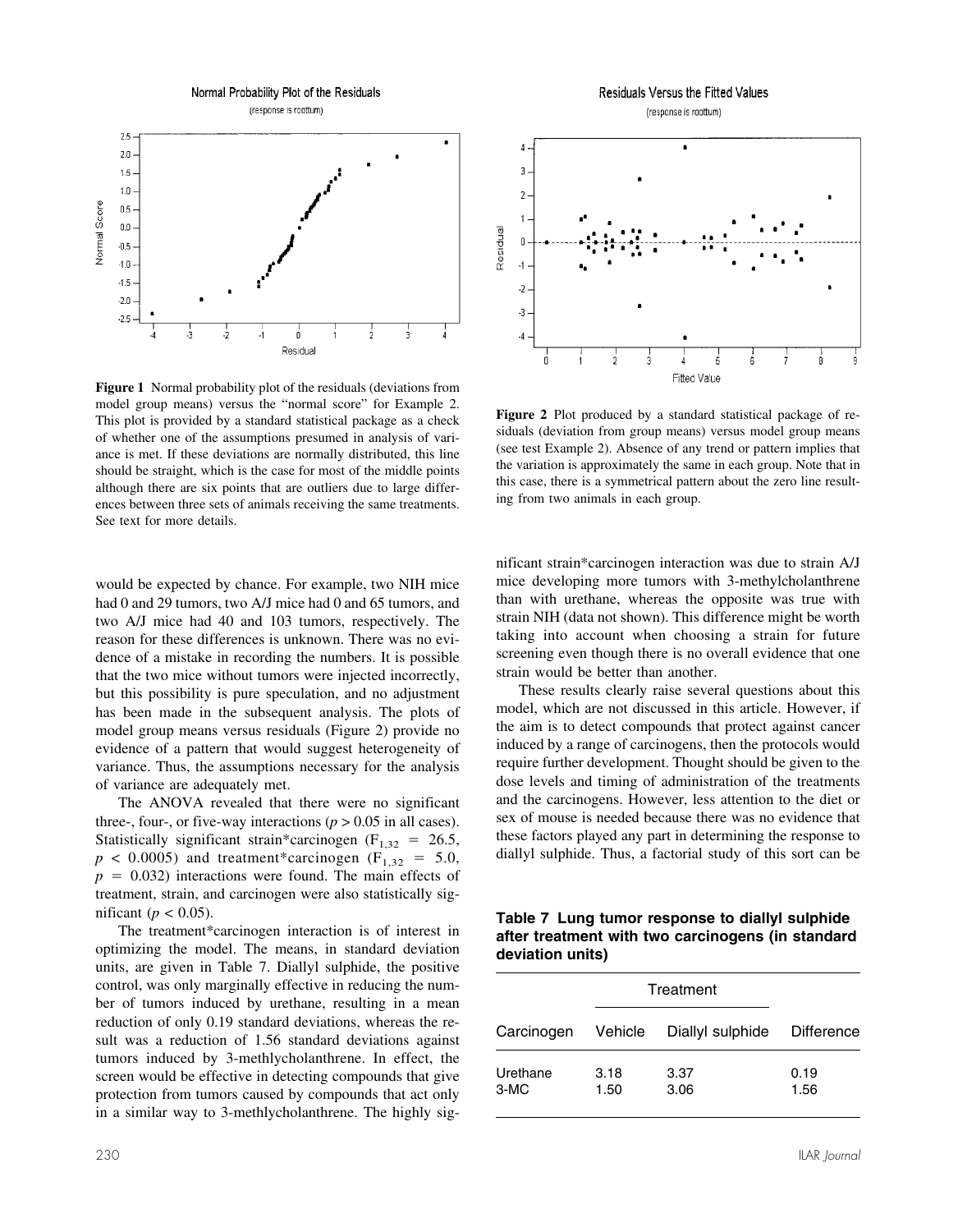used to identify factors that can maximize response in future studies and those that are likely to have little or no effect. In this case, the aim of screening compounds that might reduce tumor incidence with a mode of action similar to diallyl sulphide can probably be done only by using 3-methlycholanthrene as the carcinogen challenge.

## **Discussion**

The objective of this article is to describe the use of FEDs in the development and optimization of animal experiments by exploring the effects of, for example, age, strain, sex, and protocol-specific factors on the sensitivity of the experiment, using the treatment response as an index of sensitivity. Clearly the positive control should have a mode of action that is similar to the presumed mode of action of the chemicals being screened. After finding which factors influence the treatment difference and the combination of these factors and levels of factors that leads to the largest treatment effect, subsequent experiments can be designed with a high level of sensitivity. In other words, sample size can be reduced for equivalent quality of information. With experiments that are repeated frequently with only minor changes (e.g., screening experiments in drug development), the result will be a significant cumulative savings in animals and scientific resources over the life of the screen. Furthermore, as demonstrated above, the optimization process is more efficient compared with traditional approaches such as the OVAT approach.

Two additional points that must be taken into account in designing future experiments are not easily addressed using FEDs alone. The first point is that the experimental protocol must be robust so that the responses are not seriously altered by minor changes in uncontrollable conditions. FEDs can be used to show which controllable factors are important, but they cannot be used easily to investigate the many uncontrollable factors that can affect the results. These factors can be explored, however, by designing the FEDs as randomized block designs when possible. Blocking splits the experiment up into a number of mini-experiments that are repeated over a period of time, in different laboratories, or with different personnel. If the individual blocks give essentially the same results, then the experiment should be robust.

The second point is that the within-group variability can have a large impact on sample size estimates, but this effect cannot be studied easily using FEDs because group sizes are normally small, which is why they are so efficient. Outbred stocks of mice and rats are usually phenotypically more variable than inbred strains due to the genetic variation within the colony, and this variability may mean that more outbred than inbred stocks may be needed (Festing 1976; Festing et al. 2001; Ghirardi et al. 1995). Similarly, subclinical infection can also increase interindividual variability (Gartner 1990). However, large sample sizes are needed to detect statistically significant differences in variability

between groups of animals. It is probably best to use only high-quality specific pathogen-free animals of an isogenic strain when they are available, although an outbred stock that is equally sensitive or more sensitive than an inbred strain could be justified.

In conclusion, FEDs can, and should, be used to optimize animal experiments to derive robust conditions efficiently. Particular benefit is gained when these conditions are applied repeatedly with only minor changes in treatments, such as in drug screening and development.

## **Acknowledgments**

The authors thank the following colleagues at AstraZeneca for providing data and information for this article: John Myatt, Debbie Martin, Brendan Leighton, and Annie Atkinson. The data in Example 2 were generated with the support of the UK Ministry of Agriculture, Fisheries and Food (contract FS1710, awarded to M.F.W.F).

#### **References**

- Calleri de MMC, Mayorga LS, Puig de CON. 1992. Optimization of culture conditions for toxin production of type G *Clostridium botulinum.* Zentralbl Bakteriol 277:161-169.
- Clarke GM, Kempson RE. 1997. Introduction to the Design and Analysis of Experiments. London: Arnold.
- Cohen J. 1988. Statistical Power Analysis for the Behavioral Sciences. 2nd ed. Hillsdale NJ: Lawrence Erlbaum Associates.
- Cox DR. 1958. Planning Experiments. New York: John Wiley and Sons.
- Festing MFW. 1976. Phenotypic variability of inbred and outbred mice. Nature 263:230-232.
- Festing MFW. 1994. Reduction of animal use: Experimental design and quality of experiments. Lab Anim 28:212-221.
- Festing MFW. 1995a. Reduction in animal use 35 years after Russell and Burch's Principles of Humane Experimental Technique. ATLA 23:51- 60.
- Festing MFW. 1995b. Reduction of animal use and experimental design. In: Goldberg AM, van Zutphen LFM, eds. World Congress on Alternatives and Animal use in the Life Sciences: Education, Research, Testing. Vol 11. Larchmont NY: Mary Ann Liebert, Inc. p 43-49.
- Festing MFW, Lovell DP. 1996. Reducing the use of laboratory-animals in toxicological research and testing by better experimental-design. J R Stat Soc Series B-Methodol 58:127-140.
- Festing MFW, Yang A, Malkinson AM. 1994. At least four genes and sex are associated with susceptibility to urethane-induced pulmonary adenomas in mice. Genet Res 64:99-106.
- Festing MFW, Diamanti P, Turton JA. 2001. Strain differences in haematological response to chloramphenicol succinate in mice: Implications for toxicological research. Food Chem Toxicol 39:375-383.
- Festing MFW, Overend P, Gaines Das R, Cortina Borja M, Berdoy M. 2002. The Design of Animal Experiments: Reducing the Use of Animals in Research Through Better Experimental Design. London: Royal Society of Medicine Press Limited.
- Gartner K. 1990. A third component causing random variability beside environment and genotype. A reason for limited success of a 30 year long effort to standardize laboratory animals. Lab Anim 24:71-77.
- Ghirardi O, Cozzolino R, Guaraldi D, Giuliani A. 1995. Within- and between-strain variability in longevity of inbred and outbred rats under the same environmental conditions. Exp Gerontol 30:485-494.
- Hong J-Y, Wang ZY, Smith TJ, Zhou S, Shi S, Pan J, Yang CS. 1992.